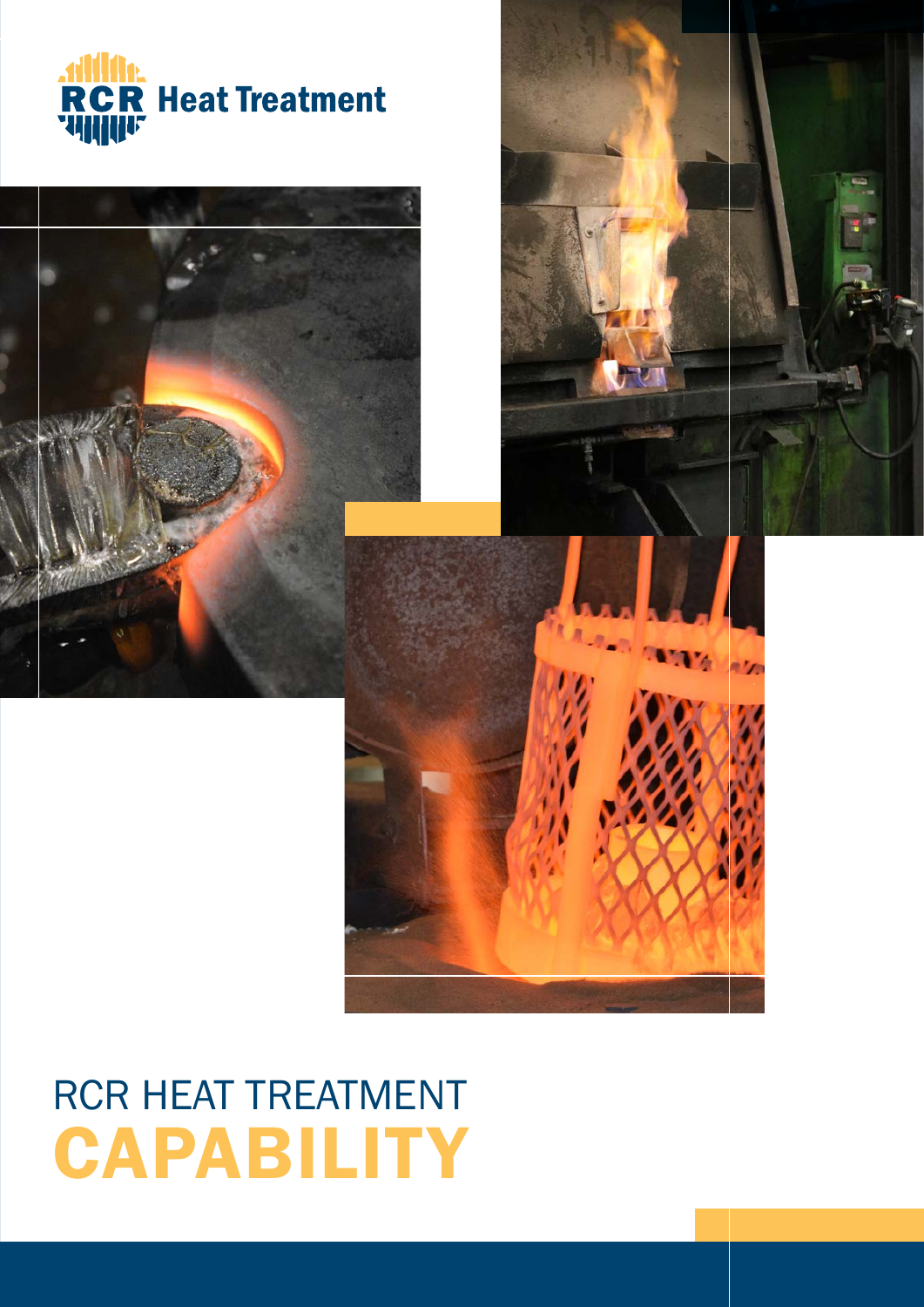# OUR COMPANY

## RCR HEAT TREATMENT

RCR Heat Treatment (RCR HT) provides workshop and on-site heat treatment services throughout Australia from its base in Welshpool, Western Australia. RCR HT's experienced heat treatment technicians and metallurgists provide the best technical advice in the industry.

RCR HT's main operation has one of the most comprehensively equipped facilities in the Southern Hemisphere, housing the largest permanent stress relieving furnace in Australia. Our site services operate in the toughest mining environments, the most demanding petroleum industry operations, and in our client's workshops.

## WORKSHOP SERVICES

RCR Heat Treatment's workshops operate furnaces 24 hours a day to provide rapid turnaround. We are known for our responsiveness to our clients time challenges. To allow full traceability, all automated furnaces are permanently recorded.

### Our services include:

- **•** Stress relieving
- Normalising, annealing & solutionising
- Carburising & controlled atmosphere hardening\*
- Induction hardening\*
- Water quenching\*
- Cryogenic heat treatment\*
- ISO 9001 accredited
- NATA (National Association of Testing Authorities) accredited mechanical testing\*
- Post weld heat treatment
- Post chroming de-embrittlement
- Curing of coatings
- Refactory dry-outs

*\* Welshpool workshop only*







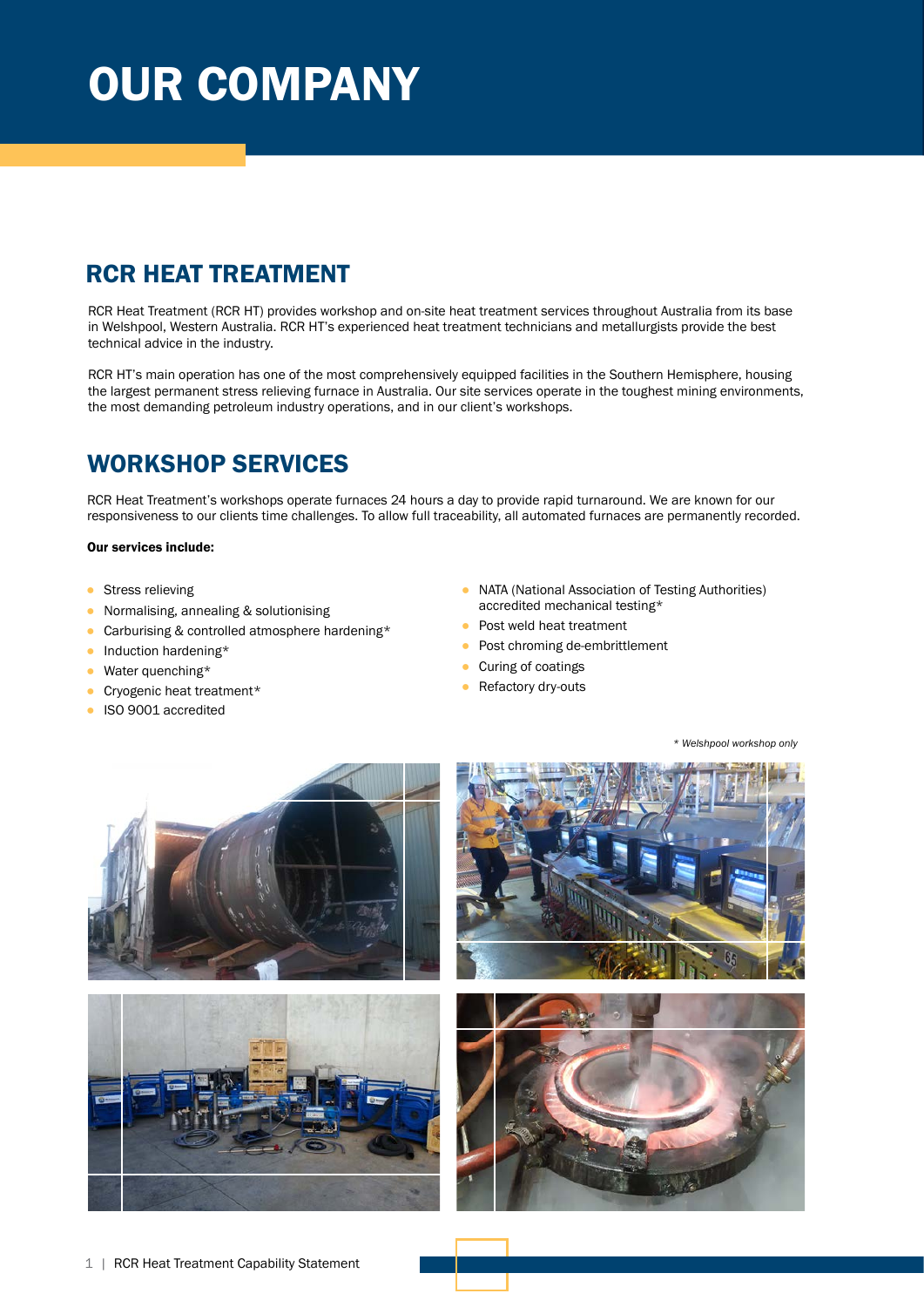# **CAPABILITIES**

## SITE SERVICES

RCR Heat Treatment has unrivalled equipment capacity that includes electric resistance, induction and combustion heating. These services are available throughout Australia and New Zealand.

### Our services include:

- Preheat for welding
- Localised PWHT and PWHT of large/fixed plant
- **Expansion fitting**
- Refractory dry-out
- Curing of coatings
- High temperature processes normalising, solutionising etc



## RCR WIRELESS TECHNOLOGY

RCR Heat Treatment has the latest technology in wireless remote monitoring and control equipment. Our systems offer electronic data capture and storage, particularly suited to large projects and shut down work.

### RCR Wireless Technology advantages include:

### Reduced costs

● Reduced labour on-site due to remote monitoring & control

### Safety Features

- Reduced risk due to less labour on-site
- Remote shut down of equipment in alarm situations



## Increased Quality

- Smart light temperature status technology for welding processes
- Alarms with over temperature / under temperature
- Remote monitor & control, to assist with closed off areas on site like Non Destructive Testing (NDT) operations